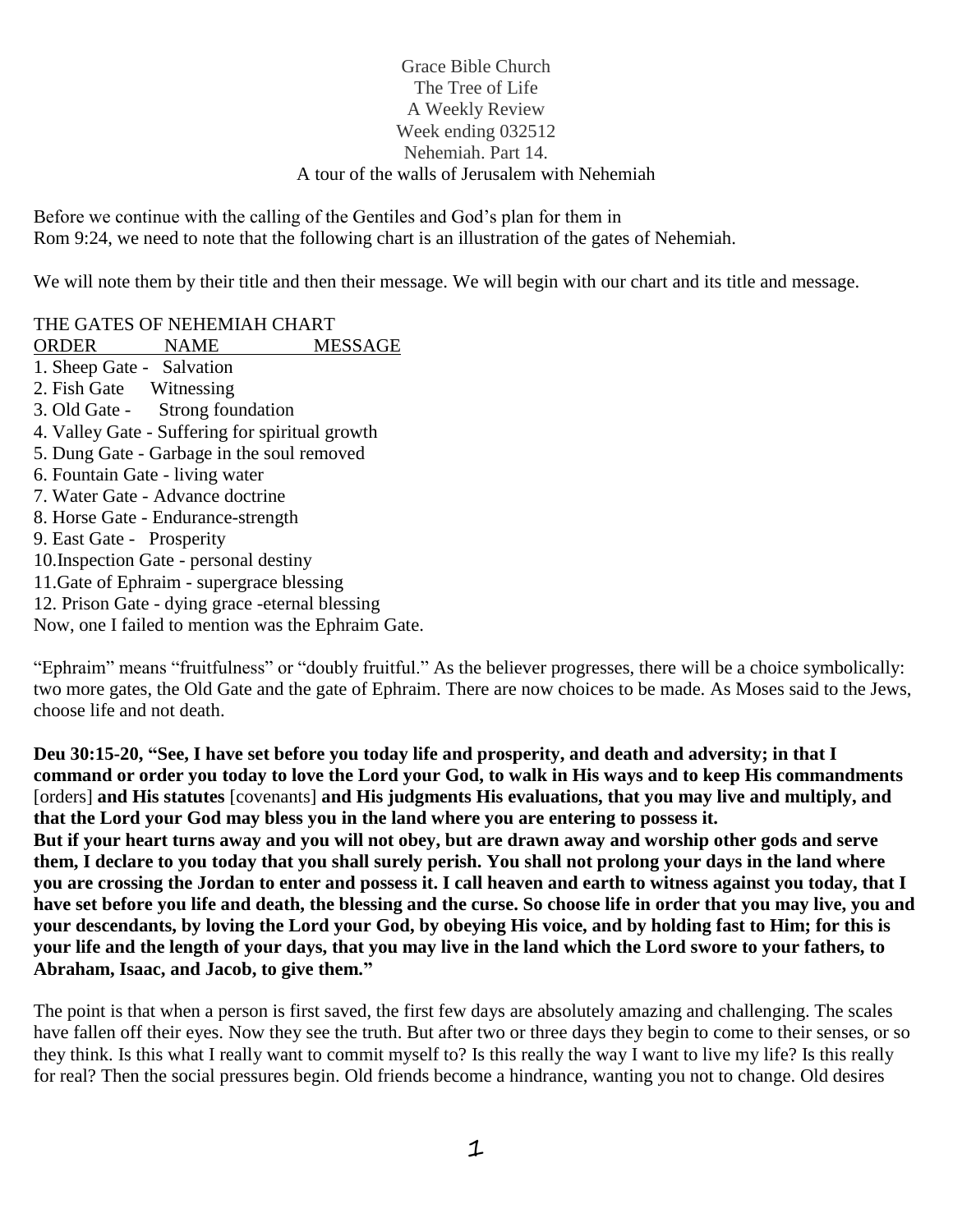begin to rear heir ugly head, and within a short time you're confronted with a choice. It's like Matthew 13, it's sought of like our Lord's parable, the sower and the seed.

In Mat 13, Three out of four seeds don't end up so well. Notice how three out of four went negative.

First, the individuals who go negative because they did not listen or concentrate on the teaching of the word of God when it was.

The second category are those with no soil of character, and so when the emotions wear off and some difficulty arrives, there is nothing to show for it. These are the ones who have no root or endurance and when affliction or persecution arises because of the word, immediately he falls away.- they can't take the pressure.

Third, the people who hear the Word, but the weeds of worry and illusions about getting more and wanting everything under the sun strangle what was heard, and nothing comes of it. These individuals go negative because they are in bondage to the details of life. Those are the ones who stop or turn back at the old gate and do not go forward to the newness of life through the gate Of Ephraim.

Fourth, the ones who are positive, mentioned and illustrated in verse 23 and fulfill the calling of God upon their life as mentioned in Joh 15:8.

## **Mat 13:23, "And the one on whom seed was sown on the good soil, this is the man who hears the word and understands it; who indeed bears fruit, and brings forth, some a hundredfold, some sixty, and some thirty."**

They also fulfill our Lord's desire to glorify His Father.

# **Joh 15:8, By this is My Father glorified, that you bear much fruit, and {so} prove to be My disciples.**

So, there is one of the gates I missed because in reality it is part of the first one mentioned under category three, the Old Gate, referring to the Death of the old man, while it, the Gate of Ephraim, refers to the new life that results. So, as the believer progresses from the Sheep Gate and the Fish Gate, there will be a choice: two more gates, the Old Gate and the Gate of Ephraim. Now, I'm not teaching this as a doctrine, I'm just saying this as an observation, it's not a bad number to consider that one out of every four people seem to faithful to Him long term. Just think, God lost more than one third of His congregation according to **Rev 12:4, And his tail swept away a third of the stars of heaven, and threw them to the earth.**

Then there are also those in Rev 9, the first demon army, **Rev 9:11, They have as king over them, the angel of the abyss; his name in Hebrew is Abaddon [destruction], and in the Greek he has the name Apollyon**  [exterminator]**.**

### **Rev 9:14, one commanding the sixth angel who had the trumpet, "Release the four angels** [that is the demon army commanders] **who have been imprisoned at the great river Euphrates."**

There are four demon generals, who rule thousands upon thousands of angels.

**Rev 9:15, And the four angels** [the demon generals commanding this second assault army group]**, who had been kept in state of readiness for the hour and day and month and year, were released, so that they might kill a third of mankind.**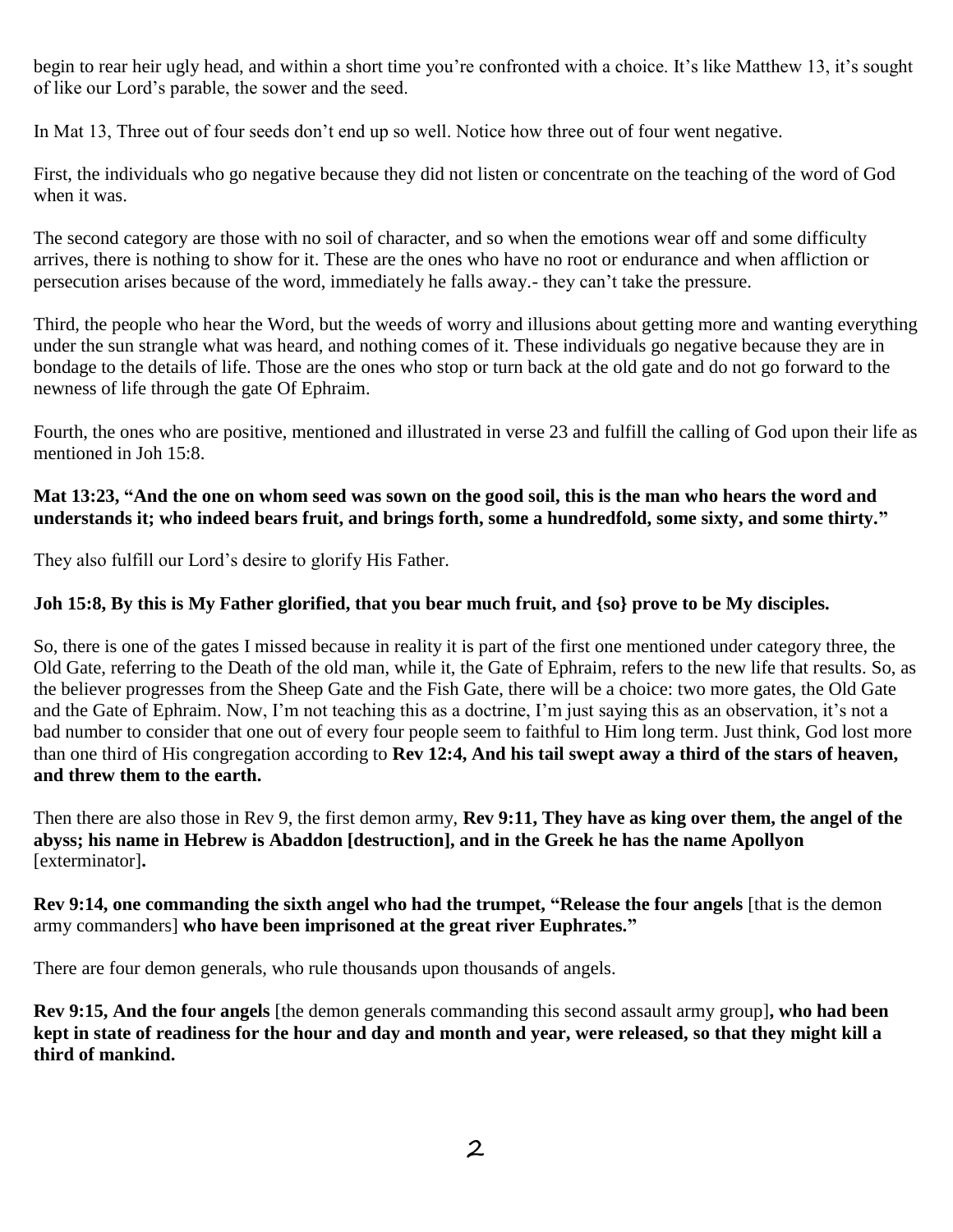The point is that just like the members of the Jewish race stop at the old Gate, many of the fallen angels did the same in their own PPOG for their period of time.

And so, if three out of four individuals fall away from our ministry, I'm sorry they do, especially when they only come a few times and make their evaluation of 6,413 messages and more based upon just a few that they've heard.

But, they did it to God, they will definitely do it to me and other Pastors as well. As our Lord said in **Joh 15:20, "Remember the word that I said to you, 'A slave is not greater than his master.' If they persecuted Me, they will also persecute you; if they kept My word, they will keep yours also."** I can tell you this: The people that I've seen stay the most faithful to Christ are the ones who were willing to pay the price for it, people who had to count the cost ahead of time. You see this in a lot of places.

You see it in Noah's day, **1Pe 3:20, who once were disobedient, when the patience of God kept waiting in the days of Noah, during the construction of the ark, in which a few, that is, eight persons, were brought safely through the water.**

We've seen it in Moses's day when over two million turned on Moses. We saw it in Caleb's day when 10 out of the 12 spies came and gave a bad report, the exception was Caleb and Joshua.

**Num 13:30-32, Then Caleb quieted the people before Moses, and said, "We should by all means go up and take possession of it, for we shall surely overcome it. But the men who had gone up with him said, "We are not able to go up against the people, for they are too strong for us." So they gave out to the sons of Israel a bad report of the land which they had spied out, saying, "The land through which we have gone, in spying it out, is a land that devours its inhabitants; and all the people whom we saw in it are men of great size."**

Finally there is The Prison Gate found in **Neh 12:31, and above the Gate of Ephraim, by the Old Gate, by the Fish Gate, the Tower of Hananel, and the Tower of the Hundred, as far as the Sheep Gate, and they stopped at the**  Gate of the Guard. This last gate is like the epitome of our experiences with Christ. Remember how it was at the end of his life that Paul referred to himself as 'A prisoner of the Lord Jesus Christ'? For example, in **Eph 3:1, For this reason I, Paul, the prisoner of Christ Jesus for the sake of you Gentiles.** Or in **Eph 4:1, I, therefore, the prisoner of the Lord, entreat you to walk in a manner worthy of the calling with which you have been called,**

A prisoner does not have a will of his own for he can only do what the Jailer decides. 'Not my will be done, but Thine' was the example that Jesus gave us. We will experience going through this gate when we know that we have been apprehended (arrested) by Christ-Jesus.

### **Phi 3:12, Not as though I had already attained, either were already perfect: but I follow after, if that I may apprehend that for which also I am apprehended of Christ Jesus.**

A prisoner always has a broken and a contrite heart and will find himself being changed from glory to glory into the image of God's only Son.

#### **2Co 3:17-18, Now the Lord is the Spirit; and where the Spirit of the Lord is, there is liberty. But we all, with unveiled face beholding as in a mirror the glory of the Lord, are being transformed into the same image from glory to glory, just as from the Lord, the Spirit.**

John was a prisoner on the Isle of Patmos and it was there that he came forth with such revelation from the heart of God. Remember that in the parable of Joseph back in Genesis ... as a type and pattern ...he went from the prison to the throne. No prison experience will lead to, no throne experience. Being a prisoner declares that one is truly free! This